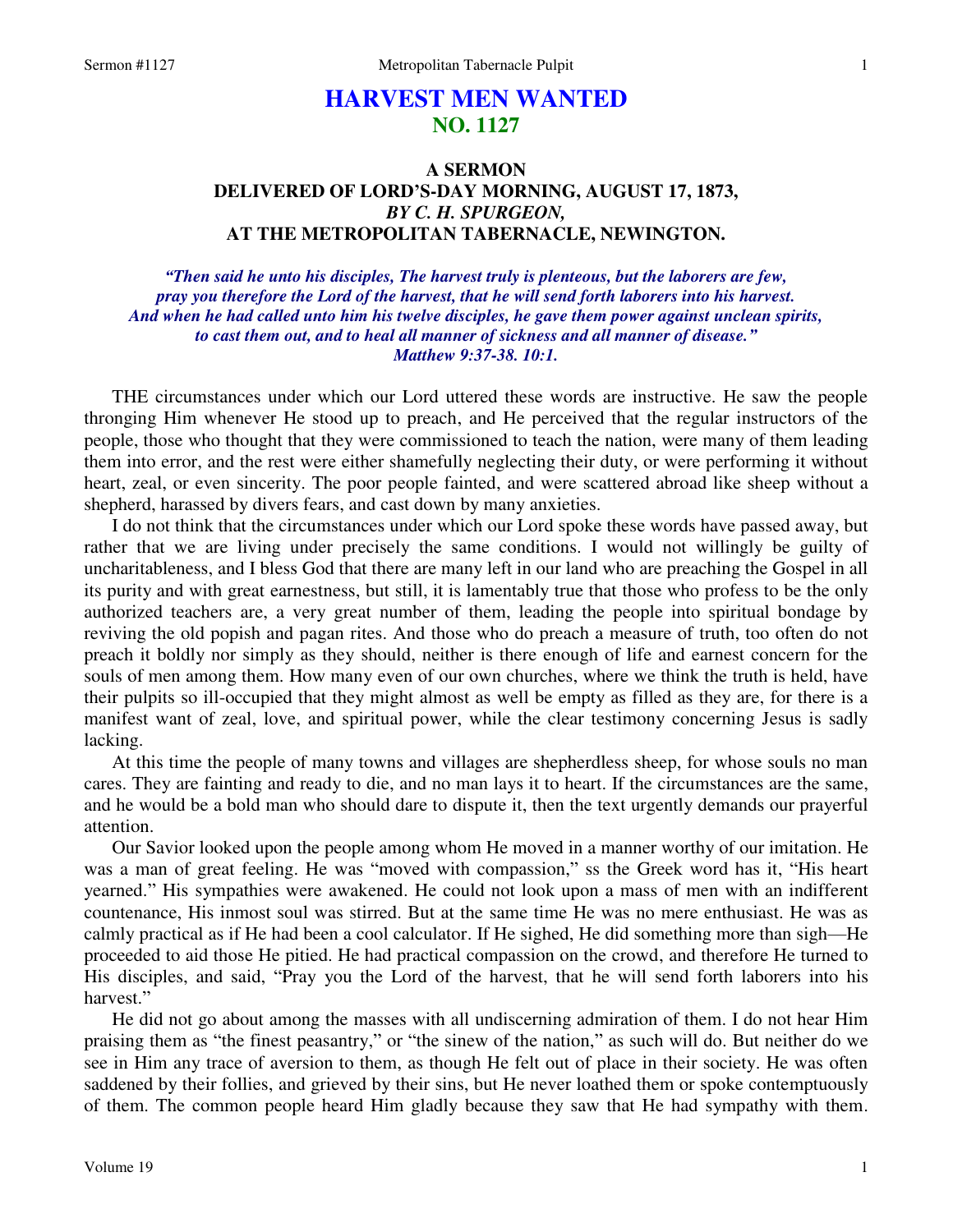Though in character grandly aristocratic, He was in manner and life profoundly democratic. He was a King, and yet "one chosen out of the people," who loved them with all His heart.

It is clear also that He never grew discouraged in laboring for their good. You never hear Him say that it is useless to preach to the multitude, that they are too degraded, too priest-ridden, or too ignorant. No discouragement ever dampened His ardor. He persevered till His work was done. A brave, glorious heart was that of Jesus, always melted to tenderness, but at the same time, always practical. Never influenced either by admiration, or aversion, or discouragement, so as to cease from practical methods of bettering the condition of the people among whom He dwelt. Take note, therefore, that we are about to speak upon a practical matter, and I trust it may become so this morning that many may be influenced to pray according to the bidding of their Lord, and that the sincerity of their prayers may be proven by their subsequent endeavors to obtain their petitions.

At the outset, this morning, we shall see *how our Lord states the case*—"The harvest is plenteous." Secondly, that *He dictates the service needed*—more "laborers" were required to gather in the harvest. Thirdly, that *He directs us how to obtain the supply of laborers*—by prayer. And fourthly, *He answers their prayers in a remarkable manner.*

**I.** First, our Lord STATES THE CASE of men of His time and ours.

The people who gathered around Him He likens to harvest fields—wherein lay the similarity?

First, He thought of the great multitudes. The thought of *multitudes* rises naturally from the sight of a harvest field, and when the crop is plenteous the idea of multitude forces itself upon you at once. You cannot count the ears of corn, neither will you be able to count the sons of men. I suppose our Savior alluded first of all to the crowds around Him, but His mind being much more capacious than ours, He remembered all the thousands of Israel. Nay, I think He could not have restricted His heart to the little country of Israel, He glanced across the seas and beyond the mountains to the myriads of mankind swarming upon this globe.

Brethren, it crushes one to think of the millions of our species. Nobody has been able to obtain an idea of the vast extent of this one city of London. You shall traverse it from end to end as long as you will, and you shall study its statistics, but you have no conception what the population of London is, and you never will have—the mass is too great. But what is London compared with our nation, and with the millions that speak our mother tongue all over the world? Yet even these are but a small portion of the innumerable host.

We shall never be able to obtain even a fringe of a conception of China with its teeming millions, or of that other populous nation which owns our scepter, Hindustan. Multitudes are in the valley of existence, as the drops from the rain cloud and as the leaves upon the forest trees—such are the sons of men. You might as well count the stars in the heavens, or the waves of the sea as hope to reckon the myriads which have sprung from the loins of Adam. All these must be reaped and gathered into the Gospel garner, or they must perish. All these must have laborers sent of God to gather them in, or they will miss a blissful immortality. Well did our Savior compare the myriads of the sons of men with the multitude of the ears of corn in the harvest field.

Our Lord intended to set forth a second idea, which dwelt, perhaps, still more prominently in His mind, and it was that of *value*. He did not speak of blades of grass, mark you, in His comparison, but of ears of corn. He did not talk of tares as He did in other parables. He did not speak of loose pebbles by the sea coast, or worthless grains of sand. But He compared the multitude to wheat*,* and what is there more precious than corn? Is it not to us most valuable, because it is the sustenance of our life? Do we not, for this cause, gather it in with shoutings? Harvest-home is always gladsome, because we prize its sheaves. Much toil and care have been spent to secure the production of the harvest, and when the yellow fields wave before our eyes we cannot despise them. We know that they are more precious than anything else that comes up out of the earth.

So is it to God and to Jesus, God's Son. He did not look upon men of any sort as things to be despised. He would not have the least among them be treated as chattels, nor regarded with contempt.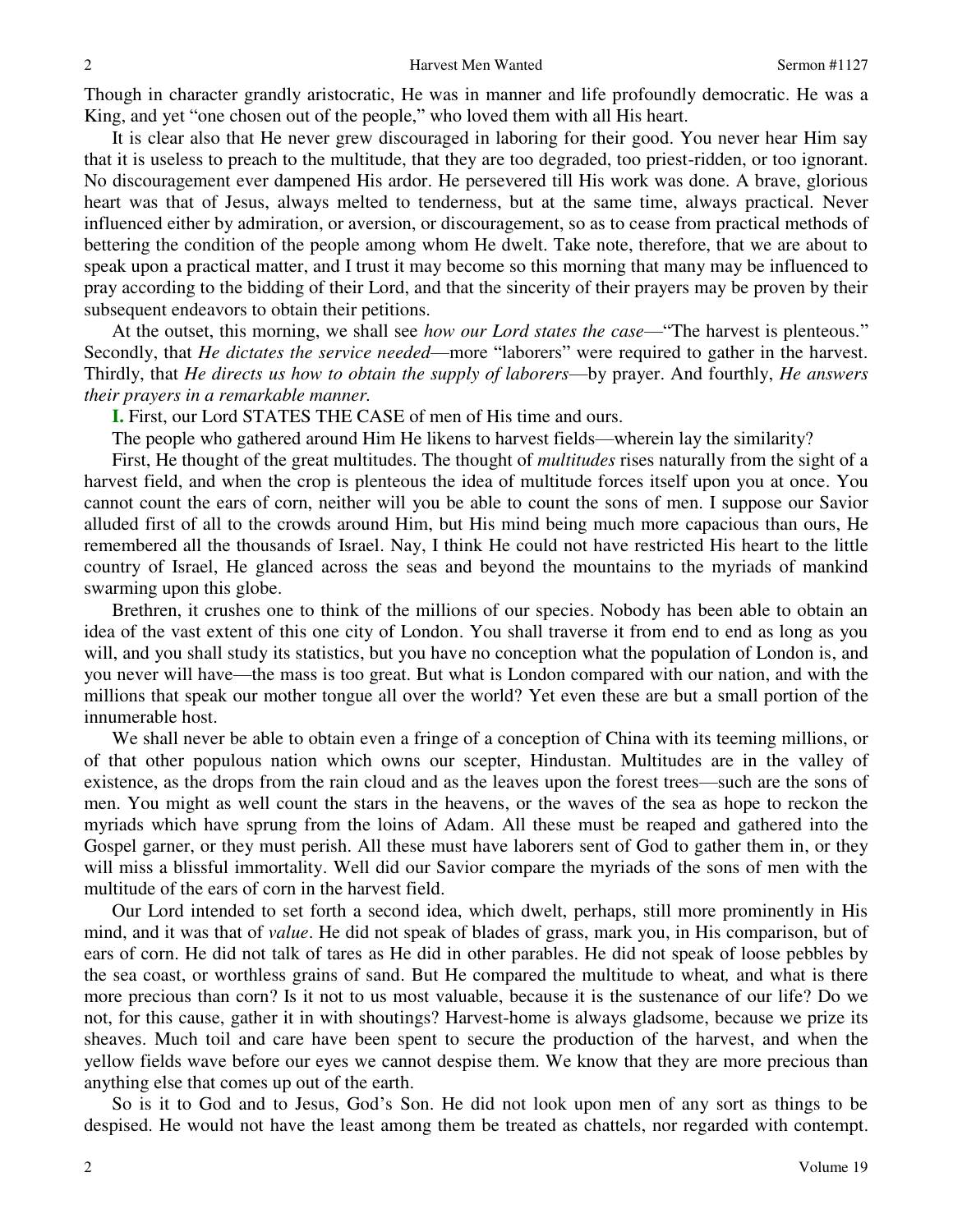### Sermon #1127 Harvest Men Wanted

He knew the wisdom which was displayed in the creation of the fabric of their bodies and in the faculties of their souls. He knew how God takes delight in men, and how good men, sanctified men, give to God's heart a joy like the joy of harvest—and how men who have gone astray, when they are restored, make the great Father's heart leap within Him with a joy which angels cannot give. Of all creatures under heaven, the most precious thing to God is man. He cares nothing for gems of the mine or pearls of the sea, but men He values so much that He gave His only-begotten Son to bleed and die that they might not perish, but have everlasting life. The souls of the multitude are precious in the sight of the Lord, even as wheat is precious to the farmer.

But when the Lord spoke of them as a harvest, He had before His mind the idea of *danger* to them. The harvest in our own country is just now ripe and ready for the sickle. But suppose the owner of some large estate should walk through his broad acres, and should say, "I have a great harvest—look at those far-reaching fields. But the country has become depopulated, the people have emigrated, and I have no laborers. There are one or two yonder, they are reaping with all their might, they make long days, and they toil till they faint. But over yonder there are vast ranges of my farm unreaped, and I have not a sickle to thrust in. The corn is being wasted, and it grieves me sorely. Look how the birds are gathering in troops to prey upon the precious ears. Meanwhile the season is far advanced, the autumn damps are already upon us, and the chill, frosty nights which are winter's vanguard are on their way. Mildew is spoiling the grain, and what remains sound will shell out upon the ground, or swell with the moisture, and become of no service." Behold in this picture the Redeemer.

He looks upon the world today, and He says within Himself, "All these multitudes of precious souls will be lost, for there are so few reapers to gather them in. Here and there are men who, with prodigious energy, are reaping all they can, and all but fainting as they reap, and I am with them, and blessed sheaves are taken home, but what are these among so many?" Look, brethren, can your eye see it? Can even an eagle's wing fly over the vast fields, unreaped plains without growing weary in the flight? There are the precious ears, they decay, they rot, they perish, they are ruined to the loss of God, and to their own eternal injury. And it grieves the Great Husbandman that it should be so. That is still the case today, and it ought to grieve us that it should be so, for His sake, and for the sake of our fellow-men. A multitude of precious souls were perishing, and the Savior lamented this.

The Savior had yet another thought, namely, that the masses were *accessible*, for He used the same expression when the people came streaming out of Samaria to the well to hear Him, drawn out by curiosity created by the woman's story. He said to His disciples, "Lift up now your eyes, behold the fields are white already to the harvest." Now, when people are ready to hear the Word, then it is that the fields are ripe, and our Lord meant that as the wheat ears do not oppose the sickle, but stand there, and a man has but to enter into the field and use the sickle, and the result will surely follow, so there are times when nothing is wanted but to preach the Gospel, and the souls which otherwise would perish, will surely be gathered in.

I do not believe, my brethren, that at any time the world has had a dull ear to the Gospel. Who have gathered the crowds? Such men as Augustine and Chrysostom. And what was their preaching but the Gospel of Jesus Christ? Who have gathered them? Such men as John Huss, Jerome, and Luther, and Calvin, and the like, about whom there was ever a sweet savor of Christ. Who have gathered them in this land? Who but our Wycliffe, and our Knox? Who gathered them in later days but our Whitefield and our Wesley—men who spoke the common language of the people, and who had no theme but Jesus crucified. They will not go to hear your philosophers. They leave you and your philosophers to the spiders and the dry rot. But preach Jesus and His precious blood, and tell men that whosoever believes in Christ shall be saved, and they will hear you gladly.

I heard but last week from a missionary, who spends nights in working for his Lord in gin palaces and the lowest resorts of the people, that he has scarcely ever met with an insult. The people received his tracts, and thanked him for his kind words. I find it continually asserted by our city missionaries and those who visit cab ranks, or omnibus yards, or work among other public servants, that in general there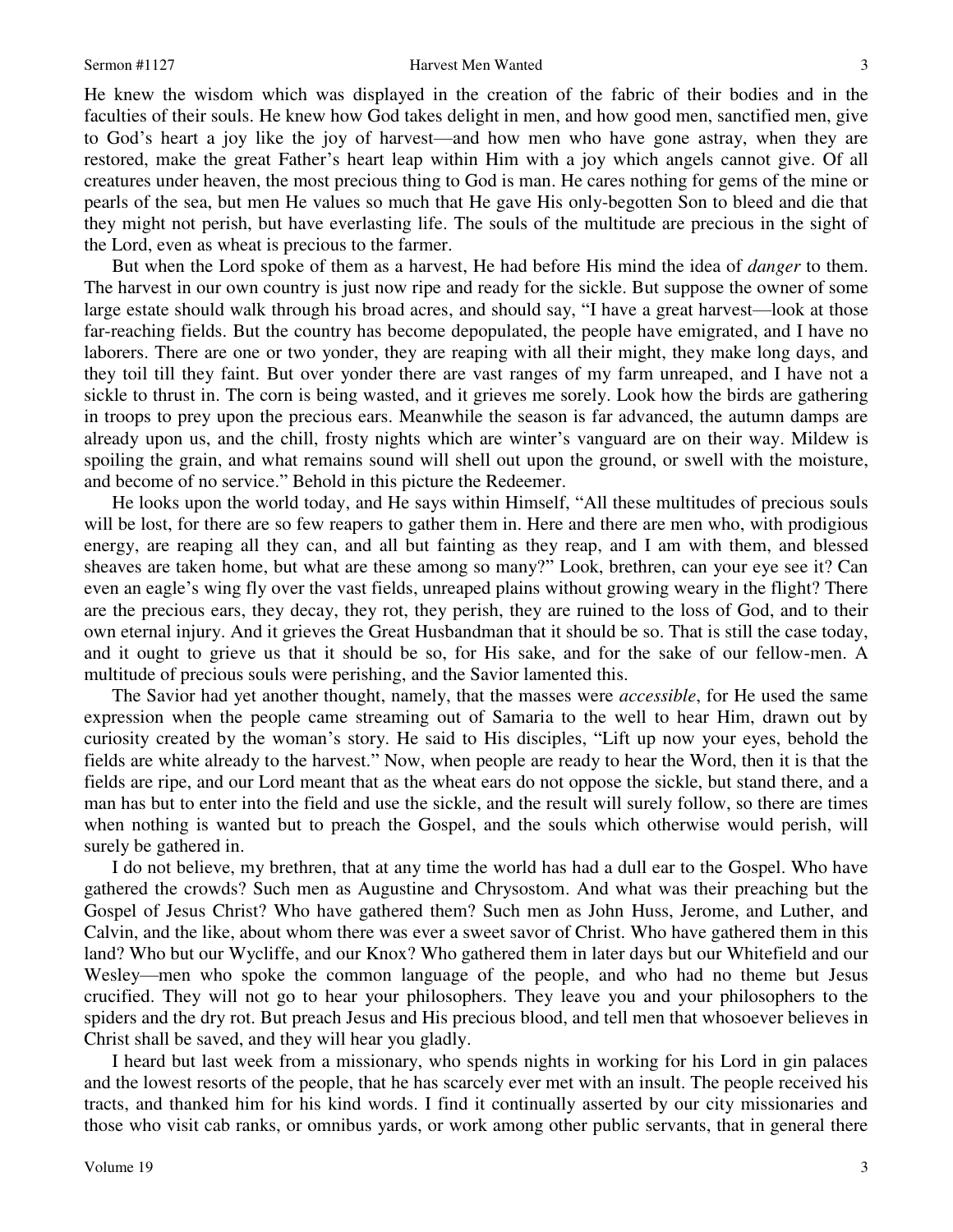is a willing attention to the Gospel. The fields stand asking us to reap them, but there are not reapers enough. The grain perishes for want of laborers. The people *are* accessible. What country is there where the Gospel cannot be preached? Fast closed was China, but now you may go throughout the length and breadth of the land, and talk of Christ, if you will. Japan is open to you, and Africa has laid bare her central secret. Spain, fast shut as with a seal, is this day set free, and Italy rejoices in the same liberty. All the world lies before the reapers of the Most High, but where are they? "The harvest truly is plenteous, but the laborers are few."

The idea of *immediate need* is contained in the figure, for the reaping of the harvest is to a considerable extent with the farmer a matter of now or never. "Ah," he says, "if I could postpone the harvest, if I could let it be gathered in by slow degrees, if we could work on till the harvest moon has gone, and then through November and December till winter closes the year, then the scantiness of laborers would be a small evil, but there is a limited time in which the wheat can be safely housed, and it must be got in ere winter begins, or it is lost to us."

Ah, my brethren, there is no time for us to waste in the salvation of the sons of men. They will not live forever. Yon grey head will not tarry till you have told him the Gospel, if you postpone the good news for the next ten years. We speak of what we hope may be accomplished for our race in half a century, but this generation will be buried ere that time. You must reap yon harvest at once, or it will be destroyed. It must be ingathered speedily, or it will perish. Today, today, today the imperative necessities of manhood appeal to the benevolence of Christians. Today the sure destruction of the unbeliever speaks with pleading voice to the humanity of every quickened heart, "We are perishing, will you let us perish? You can only help us by bringing us the Gospel *now.* Will you delay?"

Thus we have indicated the design of the Master in selecting the figure of a harvest.

**II.** And now, secondly, I desire to point out to you THE SERVICE NEEDED.

The world being represented as a harvest, the need was for "laborers." I have never seen in any commentary or sermon I have yet met with, any working out of the metaphor of laborers in the harvest field, and yet the meaning lies upon the very surface—I will call your attention to it in a moment, when I have noticed, first, that our Savior tells us that *laborers are wanted*.

There are certain persons in the world who do not believe in instrumentalities, and habitually depreciate them. Our Savior was not of their mind. He did not say, "The harvest truly is plenteous, and the laborers are few, but that matters not, God can bless a few, and make them accomplish as much as many." He believed in His Father's omnipotence, but He also believed that the Lord would work by means, and that many laborers were required to gather in a plenteous harvest—and therefore He told us to pray for them. He believed in results being proportionate to means used, and He therefore bade us go to the root of the matter practically. Neither did our Lord say, "The laborers are few, therefore pray God to do the work. He can do it alone, and has no need of men. You think too much of men. Your one-man ministry ought to be put away." No, Jesus did not talk so, we do not see any trace of such sentiments in our Savior's teaching. Our Master never made too much of men, but He made a very great deal of men anointed of the Spirit and sent to preach—in fact He taught us to pray for them.

And the very last thing He did for us when He went to heaven was to give us men, for it is written, "He received gifts for men; and gave some apostles, some evangelists, some pastors and teachers." If we despise what Christ evidently prizes as His ascension gift, we may fancy we are honoring God, but we shall grieve His Spirit. He would have us attach great importance to the instrumentality. He bids us know that though God could reap His harvest without men, He will not do it. Could He not bring forth a spiritual reaping machine? Modern invention has done this for the farmer, and the same idea could be carried out in spiritual things, and so thousands would be converted in an hour without human agency. But the Lord asks for no such inventions, He does not direct us to ask for spiritual reaping machines, but to pray the Master to send laborers into the harvest.

But what kind of men does the Master mean to use? This is indicated in the text. First, they must be *laborers*. The man who does not make hard work of his ministry will find it very hard work to answer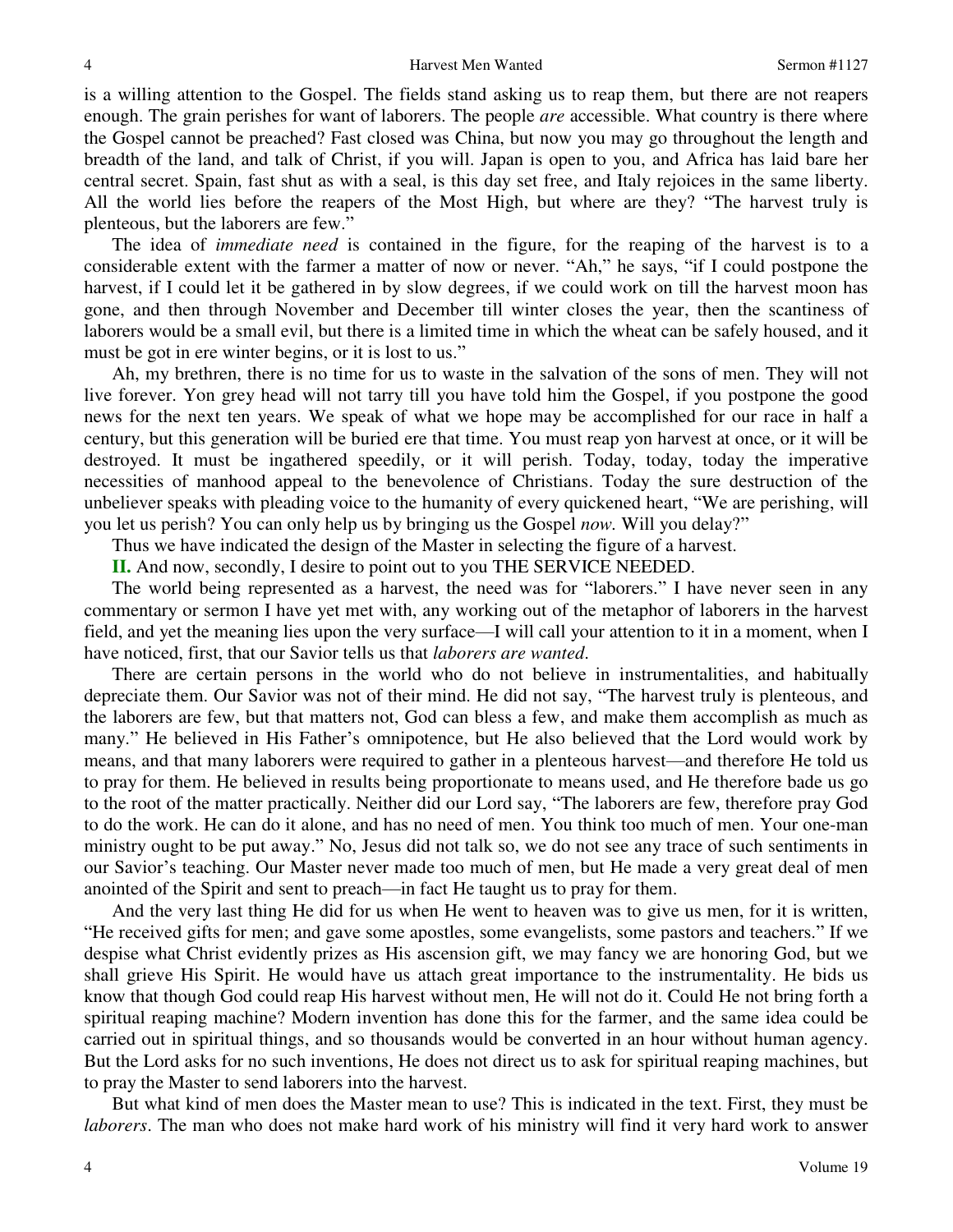5

for his idleness at the last great day. A gentleman who wants an easy life should never think of occupying the Christian pulpit, he is out of place there, and when he gets there the only advice I can give him is to get out of it as soon as possible, and if he will not leave the position voluntarily, I call to mind the language of Jehu concerning Jezebel, "Fling her down," and think the advice applicable to a lazy minister.

An idler has no right in the pulpit. He is an instrument of Satan in damning the souls of men. The ministry demands brain labor. The preacher must throw his thought into his teaching, and read and study to keep his mind in good trim, and he must not weary the people by telling them the truth in a stale, unprofitable manner, with nothing fresh from his own soul to give force to it. Above all, he must put heart work into his preaching. He must feel what he preaches—it must never be with him an easy thing to deliver a sermon—he must feel as if he could preach his very life away ere the sermon is done. There must be soul work in it, the entire man must be stirred up to effort, the whole nature that God has endowed him with must be concentrated with all its vigor upon the work in hand. Such men we want.

To stand and drone out a sermon in a kind of articulate snoring to a people who are somewhere between awake and asleep must be wretched work. I wonder what kind of excuse will be given by some men at last for having habitually done this? To promulgate a dry creed, go over certain doctrines, and expound and enforce them logically, but never to deal with men's consciences, never to upbraid them for their sins, never to tell them of their danger, never to invite them to a Savior with tears and entreaties! What a powerless work is this! What will become of such preachers? God have mercy upon them!

We want laborers, not loiterers. We need men on fire, and I beseech you, pray to God to send them. The harvest can never be reaped by men who will not labor. They must off with their coats, and go at it in their shirt-sleeves. I mean they must doff their dignities, and get to Christ's work as if they meant it, like real harvest men. They must sweat at their work, for nothing in the harvest field can be done without the sweat of the face, or in the pulpit without the sweat of the soul.

But what kinds of laborers are required? First, they must be *men who will go down into the wheat.* You cannot reap wheat by standing a dozen yards off, and beckoning to it. You must go up close to the standing stalks. Every reaper knows that. And you cannot move people's hearts, and bring men to Christ by imagining you to be a superior being, who condescends wonderfully when he shakes hands with a poor man. There is a very genteel order of preaching which is as ridiculous as reaping with a lady's ivory-handled pocket knife, with kid gloves on. And I do not believe in God's ever blessing it. Get among the wheat, like men in earnest! God's servants ought to feel that they are one with the people. Whoever they are, they should love them, claim kinship with them, feel glad to see them, and look them in the face and say, "brother." Every man is a brother of mine. He may be a very bad one, but for all that I love him, and long to bring him to Jesus. Christ's reapers must get among the wheat.

Now, see what the laborer brings with him. It is a sickle. His communications with the corn are sharp and cutting. *He cuts right through*, cuts the corn down, and casts it on the ground. The man whom God means to be a laborer in His harvest must not come with soft and delicate words, and flattering doctrines concerning the dignity of human nature, and the excellence of self-help, and of earnest endeavors to rectify our lapsed condition, and the like. Such mealy-mouthedness may God curse, for it is the curse of this age. The honest preacher calls a sin a sin, and a spade a spade, and says to men, "You are ruining yourselves. While you reject Christ you are living on the borders of hell, and ere long you will be lost to all eternity. There shall be no mincing the matter, you must escape from the wrath to come by faith in Jesus, or be driven forever from God's presence, and from all hope of joy."

The preacher must make his sermons cut. He is not to file off the edge of his scythe for fear it will hurt somebody. No, my hearers, we mean to hurt you. Our sickle is made on purpose to cut. The Gospel is intended to wound the conscience, and to go right through the heart with the design of separating the soul from sin and self, as the corn is divided from the soil. Our object is to cut the sinner right down, for all the comeliness of the flesh must be slain, all his glory, all his excellence must be withered, and the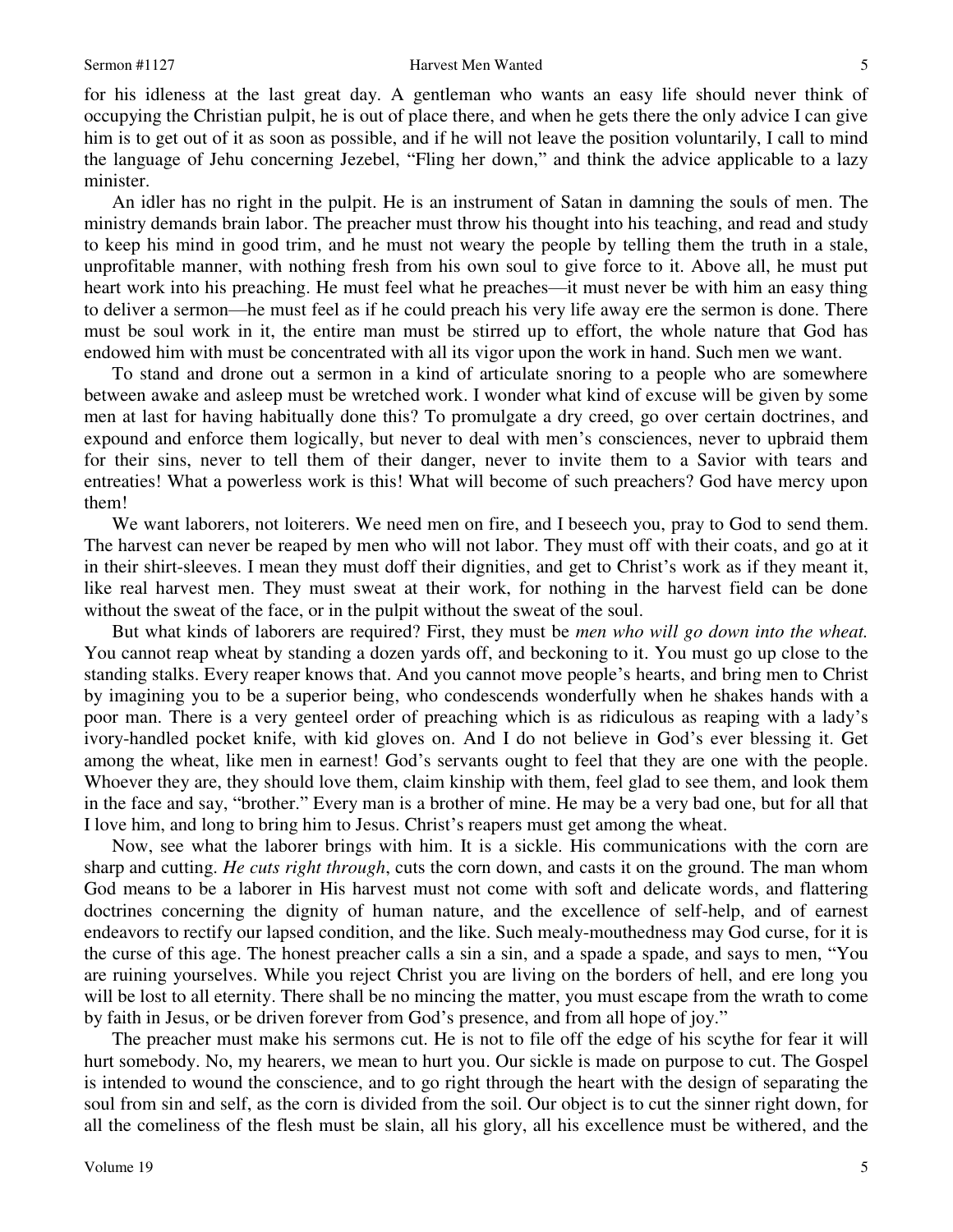man must be as one dead before he can be saved. Ministers who do not aim to cut deep are not worth their salt. God never sent the man who never troubles men's consciences. Such a man may be an ass treading down the corn, but a reaper is certainly not.

We want faithful ministers. Pray God to send them. Ask Him to give us men who will preach the whole truth, who will not be afraid of certain humbling doctrines, but will bring out, for instance, the doctrine of election, and not be ashamed of it, who will tell men that salvation is of the Lord, and will not go about to please them by letting them have a finger in salvation, as though they were to share in the glory of it. Oh for laborers who can use sharp cutting sickles upon ungodly hearts!

But then a laborer has only begun when he cuts the corn—much more is wanted. As he cuts, he lets the corn fall on to his arm, and then he lays it along in rows, but afterwards *he binds it together*, and makes it into bundles that it may be ingathered. So the laborer whom God sends into the field must be a gathering laborer. He must be one who brings God's people together, who comforts those that mourn, and picks up from the earth those who were cut down by the sharp sickle of conviction. He must bind the saints together, edifying them in their most holy faith. Alas, how many have been scatterers, rending churches to pieces? Pray the Lord of the harvest to give His church binders who can, by the power of the Holy Spirit, unite men's hearts!

Remember also that the laborer's work is never done in harvest time till he sees the corn housed until it is made into a stack, or put into a barn, his toil is not over. And the Christian minister, if God has truly anointed him to His work, never leaves caring for souls till they get to heaven. He is like Mr. Greatheart, with Christiana and Mercy, and the children. He goes with them from the City of Destruction, right up to the River Jordan—and if he could, he would go through the river with them. It is his business to march in front with his shield, to meet the dragons and giants with his sword, and protect the little ones. It is his to be tender to them as a shepherd with the lambs, and a nurse with her children, for he longs to present them at the last to his Master, and say, "Here am I, and the children that you have given me."

Brother Minister, ours is a great work, and it never ceases from the first moment when our sickle touches the conscience and wounds it, to the last moment when we are enabled to present our people before the Lord, saved forever. The church wants men sent of the Holy Ghost who can do all this, by God's help, for though the Lord works all things, He does it by men, and men are wanted everywhere that the work may be accomplished.

Thus have we described the service required.

**III.** The third thing is, our Lord DIRECTED HIS DISCIPLES HOW TO OBTAIN A SUPPLY.

He bids them pray for such men. Every word here is instructive. "Pray *you*." Brethren, do *you* ever pray God to send such workers into His vineyard? How long since you heard that prayer prayed, except from this pulpit? Pray you, every one of you. Are you in the habit of doing so every morning and night? Why is there such a dearth of really warm-hearted, loving, earnest evangelists in England? It is because they are not asked for. God will not give them to us if we do not ask for them. If there is one thing noticeable in this church, it is our continual prayer that God may be pleased to raise up among us men who will work for Him, and He has done it, and He will continue to do it if we continue to pray for it. But if you do not pray that God would send forth the laborers, and the laborers do not come, who is to blame? "Pray *you*."

"Pray you *therefore*," He says, as if the very fact that there are so many precious souls perishing should be our argument for praying, "Lord, it is not a few score that are left untaught and unsaved, but millions in our own land, and hundreds of millions in other lands. Therefore, Lord, we do pray You will send forth laborers."

We are to pray *to the Lord*, for it is the Lord's business. Only the Lord can send us the right men. He has a right to send whom He pleases, for it is His own harvest, and a man may employ whom he wills in his own field. It would be all in vain to appeal to anybody else. It is of no use to appeal to bishops to find us laborers. God alone has the making of ministers and the raising up of true workers, and therefore the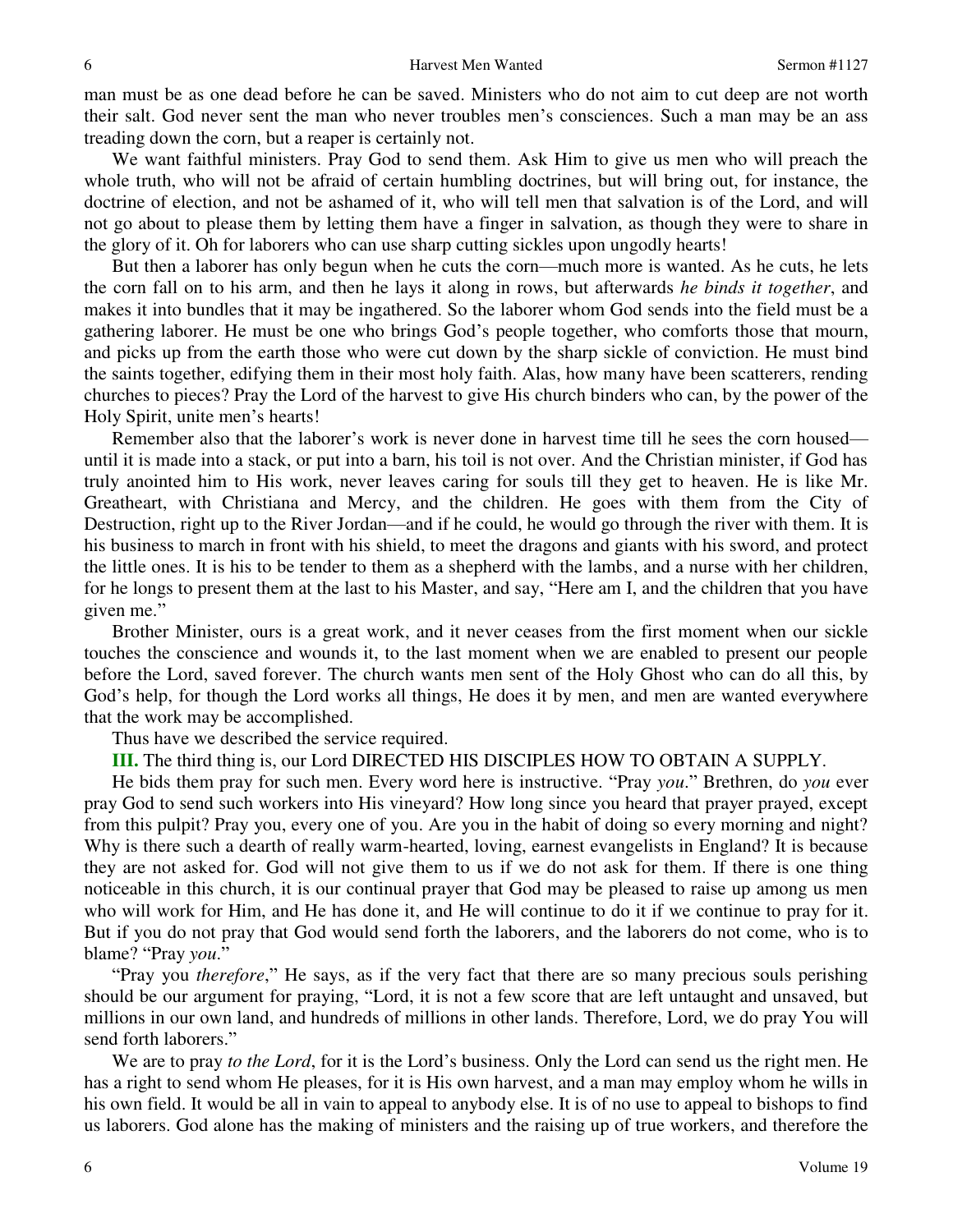### Sermon #1127 Harvest Men Wanted

petition must be addressed to Him. "Pray you therefore the Lord of the harvest." The Lord's Prayer, in its first three petitions, contains this prayer, "Our Father which art in heaven, hallowed be thy name. Thy kingdom come, thy will be done, in earth as it is in heaven." Does not that mean, "Lord, send forth men who may teach this world to hallow Your name, that they through Your Spirit's power may be the means of making Your kingdom come, and causing Your will to be done in earth as it is in heaven"? We ought to pray continually to the great Lord of the harvest for a supply of earnest laborers.

And do you notice the expression used here, "that he would *send forth* laborers." Now the Greek is much more forcible. It is that He would push them forward, and thrust them out. It is the same word which is used for the expulsion of a devil from a man possessed. It takes great power to drive a devil out—it will need equal power from God to drive a minister out to His work. I always say to young fellows who consult me about the ministry, "Don't be a minister if you can help it," because if the man can help it, God never called him, but if he cannot help it, and he must preach or die, then he is the man. May the Lord push men out, thrust them out, drive them out, and compel them to preach the Gospel. For unless they preach by a divine compulsion, there will be no spiritual compulsion in their ministry upon the hearts of others. "Pray you therefore the Lord of the harvest, that he would thrust out laborers into his harvest."

And notice, beloved that our Lord said, "into *his* harvest." I like that, because the harvest is not ours. If that harvest shall perish, it is our heavenly Father's harvest that perishes. This makes it weigh upon my soul. If they told me that the harvest of some harsh, overbearing tyrant was perishing, I might say, "Let it! If he had it, what good would it be to him or anybody else? He grinds the faces of the poor. Who wants to see him rich?" But when it is our gracious God, our blessed loving Father, one cannot bear the thought, and yet Jesus puts it before us that it is God's harvest which is perishing for want of reaping.

Suppose an angel should take you upon his wing, and poise you in mid-space some hundreds of miles above the earth, where you could look down on the globe with strengthened eyesight? Suppose you rested there and the world revolved before you in twenty-four hours, the sun light gradually coming upon all portions of it, and suppose that with the sunlight there should be rendered visible certain colors which would mark where there was grace, where there was idolatry, where there was atheism, where there was popery? You would grieve to see only here and there upon our globe, like little drops of dew, bright marks of the grace of God, but various shades of darkness would show you that the whole world lies in the wicked one still.

And if the vision changed, and you saw the two hemispheres spread out like a map, and transformed into a corn field with corn all white for the harvest, how sad would you be to see here and there men reaping their little patches, doing the best they can, but the great mass of the corn untouched by the sickle. You would see leagues of land where never an ear was reaped, that we know of, from the foundations of the world. You would be grieved to think that God's corn is spoiling, men whom He has made in His own image, and made for immortality, perishing for lack of the Gospel. "Pray you," that is the stress of the whole text—"Pray you therefore the Lord of the harvest, that he would thrust forth laborers into his harvest," that these fields may not rot before our eyes.

Will you pray it, my brethren? This text is laid on my heart. It lies more on my heart than any other in the Bible. It is one that haunts me perpetually, and has done for many years. What can one voice, one tongue do! That is why we instituted the College, that men might be instructed in the way of God more perfectly, and you, my beloved people, have helped me these many years, for which I thank you, thank you lovingly, and with all my heart. You have never ceased from that best of works, and therefore you, as a church, can honestly pray, because you work as well as pray.

Some churches cannot do so. They despise the teaching of a man of utterance, so that he may read the Scriptures in the original tongue, and speak his own language correctly, but you have taken tenderly and generously to the work, and God has blessed you, and at this very moment some three hundred of your sons, nursed at your knees, are preaching the selfsame Gospel which we are preaching here, for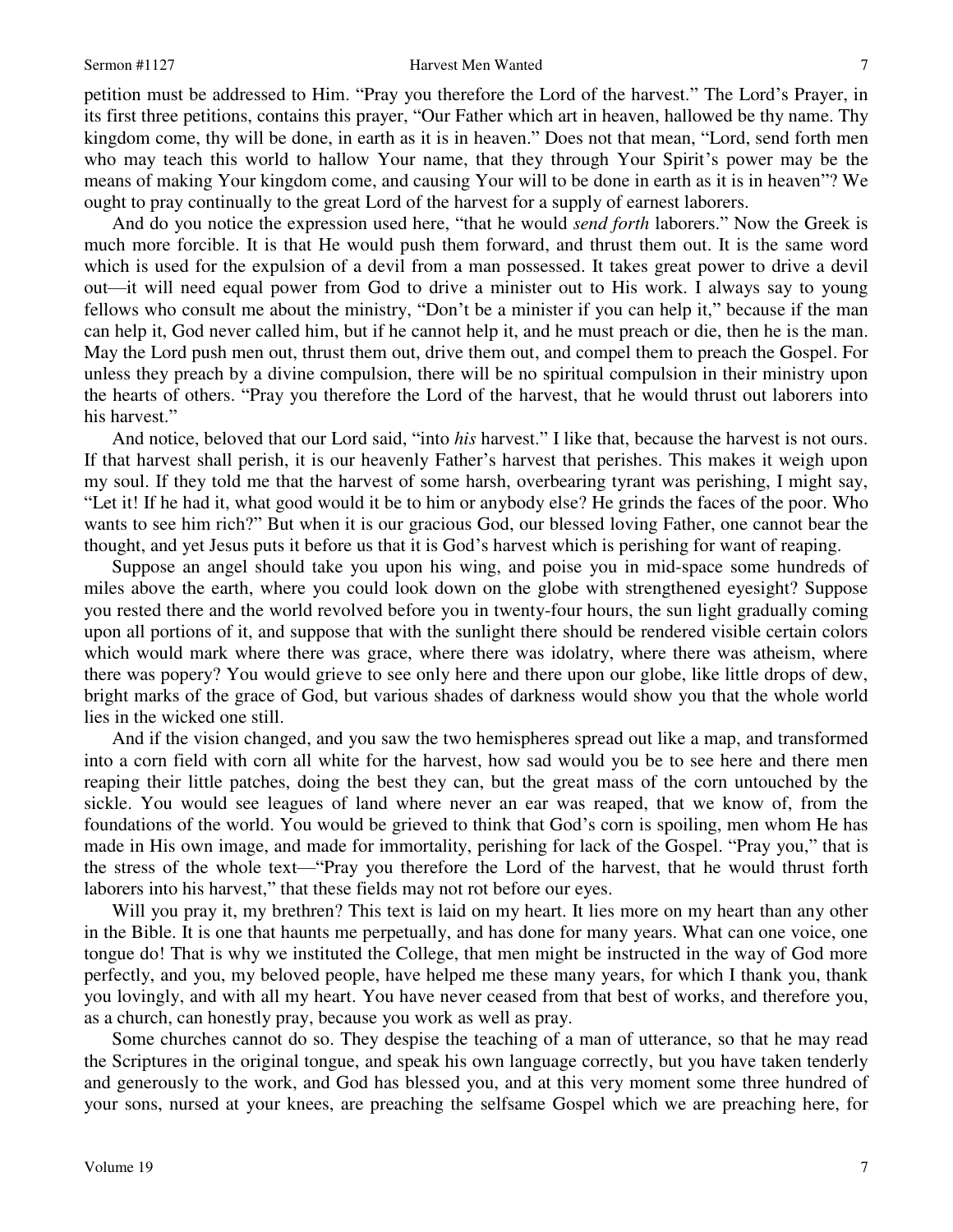which let God be praised. While we give, let us pray, and when we have prayed, let us give, that God may send forth laborers into His harvest.

**IV.** The last point is this—THE LORD JESUS HEARD THEIR PRAYERS—He did send forth laborers.

I feel vexed with the fellow who chopped the Bible up into chapters. I forget his name just now, and I am sure it is not worth remembering. I have heard that he did the most of his carving of the New Testament between London and Paris, and rough work he made of it. Surely he was chaptering the Gospel of Matthew while he was crossing the Channel, for he has divided it in such queer places.

He has chopped this passage in two. "Pray you therefore the Lord of the harvest, that he will send forth laborers into His harvest." Down comes the meat axe, right across a bone. Let us put the bones together, and read what is next. "And when he had called unto him his twelve disciples, he gave them power against unclean spirits, to cast them out." It appears, then, that the Lord told them to pray that God would raise up laborers, and then called them to be the laborers themselves.

"You have been praying for men," said He, "and you are the very men yourselves." He puts His hands upon them one by one. "You prayed God to send out laborers, come hither Matthew, come hither Peter, James, John. I heard you pray as I told you, and behold I send you forth to work for Me." What if God, this morning, should move some of you to feel that men are perishing, and you cannot let them perish! What if you should pray, "Lord, send out men to save souls," and then He should put His hands on you, and say, "You are the man yourself. Behold I send you!"

I do not suppose the twelve dreamed for a moment that they would be sent forth to be reapers, but so the Lord of the harvest had decreed. Have I not some men here who, if they thought it over, would say, "Lord, I am of uncouth speech, and I cannot serve You as I would, but such as I have, I give You"? And dear brother, when you begin to talk about the Savior, you do not know how well you will succeed. And if you do not please yourself, that does not signify if you please God.

There is another, a man who has been dumb half his life, and yet, if he did but know it, he has force and power in him. "But I shall never preach," says one. If you do not preach, you can serve God somehow else. Could you not start a prayer meeting in your house? Some of you live in different parts of London, could you not commence new interests? Do something for Jesus. Some of you, good women, could you not get young women together and talk to them about the Savior?

Ay, but perhaps I have some brother here who has been smothering in his heart a desire to go into the missionary field. Brother, do not quench the Spirit. You may be missing your vocation while trying to suppress that desire. I would sooner you should burst into fanaticism, some of you, and become right down fools in enthusiasm, than remain as the church now is, in a dead coolness, caring little for the souls of men. What do Christian people nowadays think of? If they hear about Japan, they say, "Oh, we shall have a new trade there." But do they say, "Who among us can go to Japan to tell them of the Gospel?"

Do you not think that merchants, and soldiers, and sailors, and such like people who trade with distant parts of the world are the very persons to spread the Gospel? Should not a Christian man say, "I shall try and find a trade for myself which will bring me into contact with a class of persons that need the Gospel, and I will use my trade as the stalking horse for Christ. Since hypocrites use religion as a stalking horse for gain, I will make my trading subservient to my religion."

"Oh," says one, "we can leave that to the society." God bless the society, and I was going to say, smother the society rather than allow it to smother personal effort. We want our godly merchants, working men, soldiers, and sailors everywhere to feel, "I cannot go and get a proxy in the shape of a society to do this for me. In the name of God, I will do it myself, and have a share in this great battle." If you cannot labor yourself, the society is the grandest thing conceivable, for you may help others.

But still the main cry from Christ is that you yourself should go into the highways and hedges, and as many as you find compel them to come in to the Gospel feast. The world is dying, the graves is filling, hell is boasting, and yet you have the Gospel. Can it be that you do not care to win souls, do not care whether men are damned or saved! The Lord wake us from this stony-hearted barbarity to our